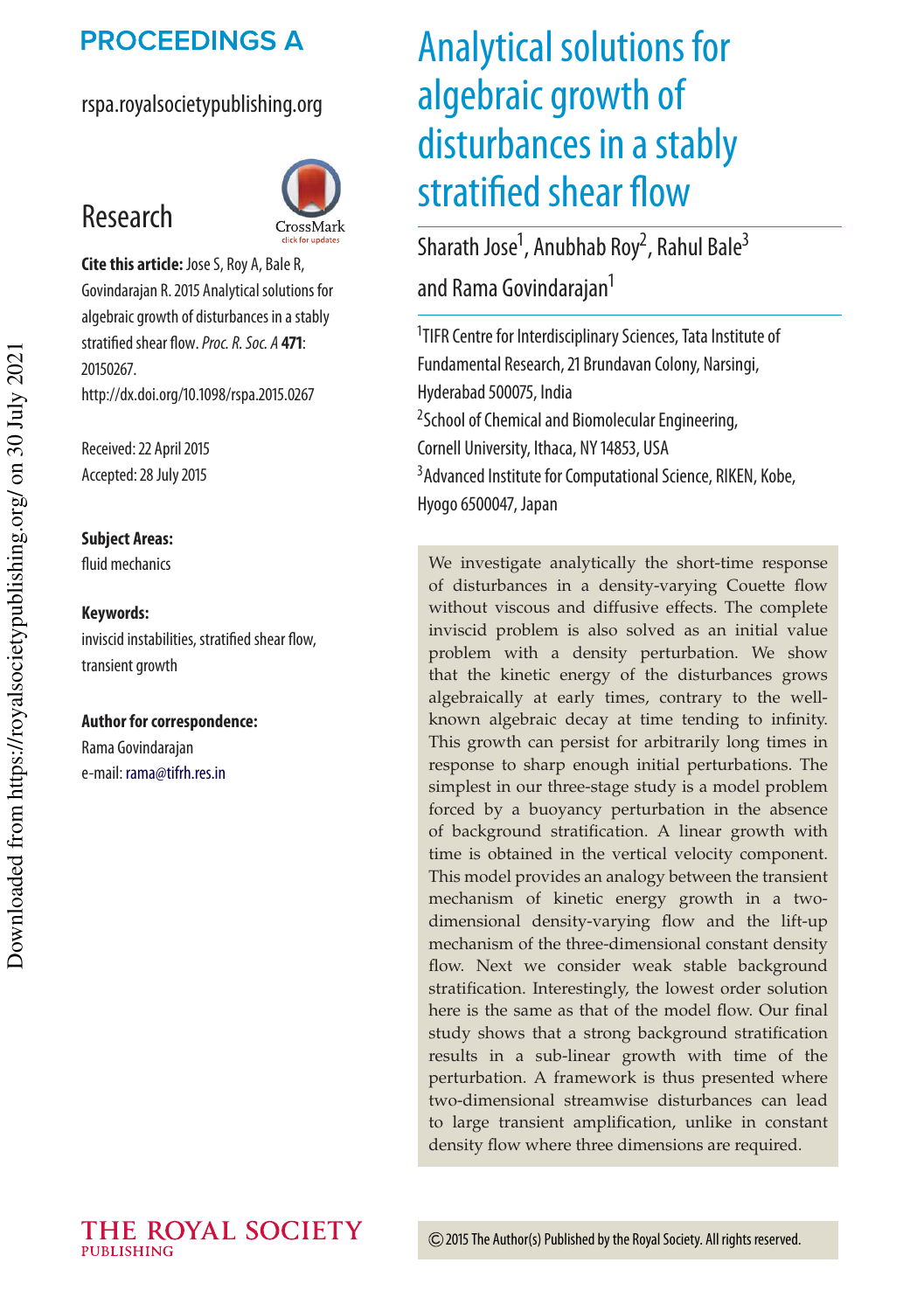## 1. Introduction

A notable characteristic of the atmosphere and the ocean is that they are stably stratified, i.e. their density increases, for the most part, in the direction of gravity. A direct consequence of such density stratification is that, beyond a certain threshold stratification, internal gravity waves (IGWs) can be supported in the medium. If there is a shear flow in this environment, the interaction of stable stratification and background shear opens up a rich, and not entirely understood, range of phenomena. This interaction plays a crucial role in a wide range of situations of engineering and geophysical interest [1].

The stability of a stratified geophysical flow, in both unbounded and bounded model geometries, is a well-studied problem. Taylor [2] and Goldstein [3] independently modelled the stratified atmospheric flow and arrived at the now well-known Taylor–Goldstein equation.<sup>1</sup> Until the 1980s, the inviscid problem drew a lot of attention, primarily in unbounded flow, and the focus was on long-time behaviour [5–12]. An in-depth linear stability analysis of inviscid Couette flow, under both stable and unstable uniform stratification, was first done by Eliassen *et al.* [5]. Since their work predates the detailed studies of Case [13] and Dikii [6], they were probably also the first to introduce the notion of continuous spectra in hydrodynamic stability, except for a passing reference made by Rayleigh [14]. Splitting the disturbance flow obtained from a general initial value problem into the modal superposition of disturbance eigenfunctions, they were able to prove the completeness of their eigenfunction basis obtained from a linear stability study. Their analysis was incomplete for  $\mathrm{R}i > \frac{1}{4}$  (Ri being the Richardson number—a measure of stratification; to be defined in §2) and this was subsequently completed by Engevik [15]. The perturbations were found to be neutral without exponential growth or decay. Consequentially Eliassen *et al.* realized that the interactions between these neutral modes could produce a time-dependent behaviour of the perturbation field. They calculated the perturbation evolution in the long-time asymptotic limit, for sufficiently smooth initial conditions. The behaviour at long times for the streamfunction (and thus the perturbation velocity fields) exhibits a power-law dependence on time, which we denote as  $t^{\beta}$ . For the unstratified case,  $\beta = -2$ , and this value was obtained again by Case [13]. In the stratified case, there was a debate about the correct value of  $\beta$ , until Brown & Stewartson [12] settled it in favour of  $\beta = -\frac{3}{2} \pm \sqrt{\frac{1}{4}}$  – Ri, a result previously derived both by Eliassen *et al.* [5] and by Booker & Bretherton [10], but contradicted by Chimonas [11] and others.

As non-modal stability of parallel shear flows started to gain more prominence as a route to turbulence, the effects of stratification in such scenarios have been investigated [16–20]. Farrell & Ioannau [16] studied transient algebraic growth in the two-dimensional inviscid problem for both bounded and unbounded stratified Couette flow by giving optimal excitation to the flow. The full three-dimensional viscous unbounded problem was studied by Bakas *et al.* [17], again by the optimal excitation technique. They show that streamwise rolls are the ones that grow optimally in unbounded flow for specific values of Ri. In more recent times, Jerome *et al.* [21] obtained transient growth characteristics of stratified shear flow in both Couette and Poiseuille geometries, but in the context of a destabilizing temperature gradient. Mikhailenko *et al.* [22] also showed the nonmodal effects to suppress the Rayleigh–Taylor instability while recovering the same asymptotic behaviour of Brown & Stewartson.

As can be surmised from above, short-time dynamics do play a significant role in the evolution of the flow. Here, the focus of our study is on the short-time evolution of disturbances in inviscid Couette flow via an initial value problem formulation. We deduce an analogy between the popular lift-up effect, a dominant mechanism for transient growth of three-dimensional disturbances in shear flows, and that of stratified shear flow. Using a sharp bump in the density profile as our initial condition, the entire problem is solved analytically. A sub-linear growth of the velocity perturbation, which will be cut off at later times depending on the smoothness of the initial profile, is obtained. We demonstrate that perturbation energy can grow to large

<sup>1</sup>Banks *et al.* [4] mentions that Haurwitz also independently derived the equation and thus the appropriate nomenclature should be Taylor–Goldstein–Haurwitz equation.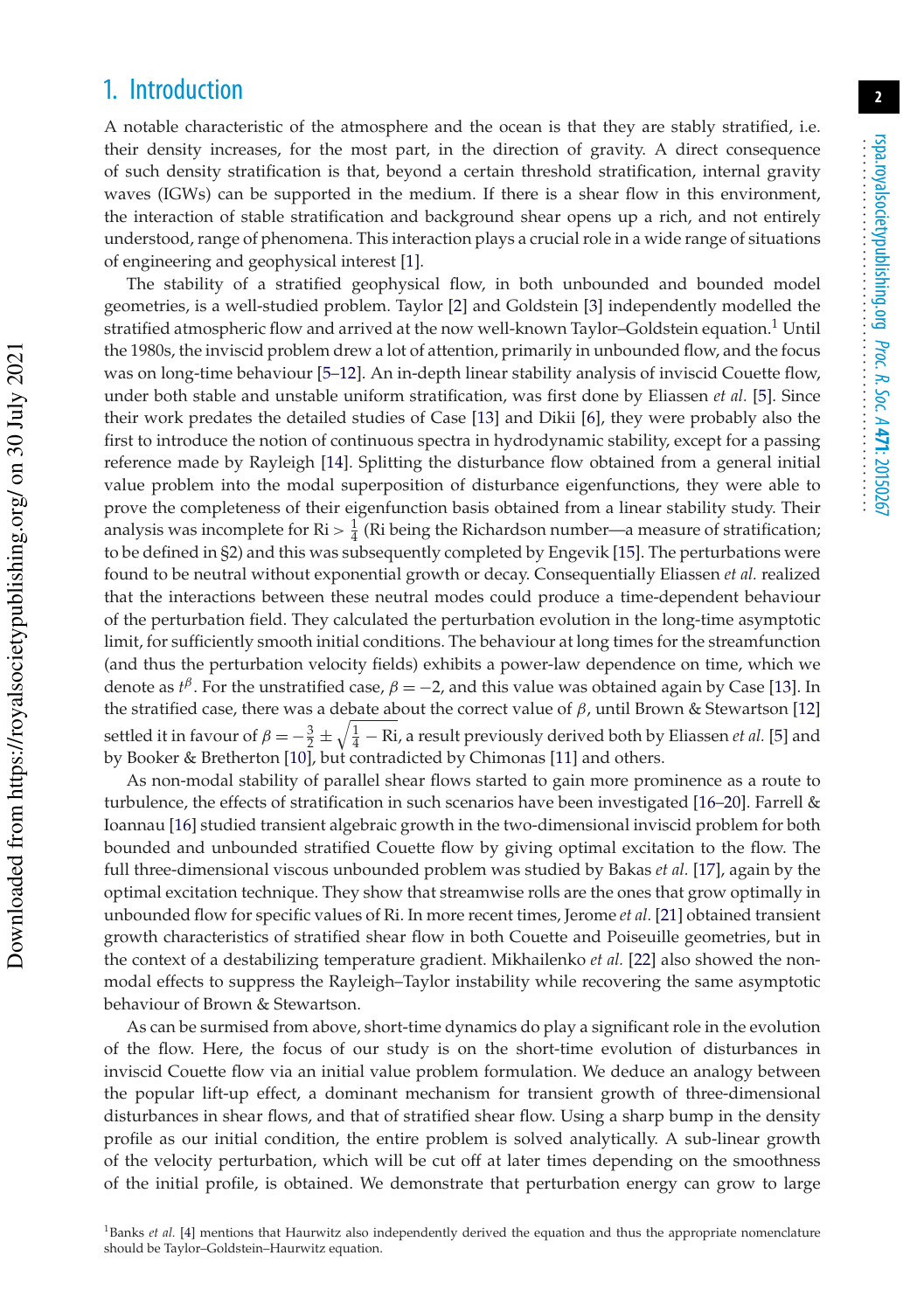

**Figure 1.** Flow schematic. The base state consists of a Couette flow velocity profile. A linear background density stratification in the stable scenario (increasing in the gravity direction) is prescribed. In §3a, the density stratification is set to zero, while in §3b we consider a weak stratification. In all cases, density perturbations are allowed. (Online version in colour.)

values even in two dimensions in the stratified case, unlike in constant density flow, where a three-dimensional nature of the disturbance is required (figure 1).

## 2. Problem formulation

We consider the evolution of perturbations in a stratified fluid while taking into account the Boussinesq approximation [23]. The mean state is composed of a parallel shear flow,  $\bar{U}(z)$ , in an ambient density field,  $\bar{\rho}(z)$ , with gravity acting along the negative *z*-direction.

For non-dimensionalization, we choose representative scales  $U_0$  and  $d$  for velocity and length, respectively. On linearization about the mean flow quantities for a general parallel shear flow, we obtain the following linear inviscid system of equations describing the evolution of a threedimensional velocity–density perturbation field:

$$
\left[ \left( \frac{\partial}{\partial t} + \bar{U} \frac{\partial}{\partial x} \right) \nabla^2 - \bar{U}'' \frac{\partial}{\partial x} \right] w = -\text{Ri}_0 \nabla_H^2 \rho,
$$
\n(2.1)

$$
\left(\frac{\partial}{\partial t} + \bar{U}\frac{\partial}{\partial x}\right)\eta = -\bar{U}'\frac{\partial w}{\partial y}
$$
\n(2.2)

and  $\left($ 

$$
\left(\frac{\partial}{\partial t} + \bar{U}\frac{\partial}{\partial x}\right)\rho = \frac{N^2}{N_0^2}w.\tag{2.3}
$$

Here  $w$  and  $\eta$  are the normal component of the velocity and vorticity perturbations, respectively, and  $\rho$  is the density perturbation.  $\nabla_H^2 = \frac{\partial^2}{\partial x^2} + \frac{\partial^2}{\partial y^2}$  is the horizontal Laplacian.  $N =$  $[-g\bar{\rho}'/\bar{\rho}_m]^{1/2}$  is the Brunt–Väisälä frequency, where  $\bar{\rho}_m$  is chosen as the mean value of background density, and  $N_0 \equiv \sqrt{g/d}$  is a reference frequency.  $\text{Ri}_0 = (N_0 d/U_0)^2 = gd/U_0^2$  is a reference Richardson number (or inverse squared Froude number  $Fr_0^{-2}$ ), whereas it is the local Richardson number Ri  $=(Nd/U_0)^2$  which captures the local variation of density.

### 3. Inviscid algebraic instabilities

In constant density shear flow, it is known that three-dimensionality is required for perturbations to display the largest algebraic growth. We show in this section how 'stable' density stratification gives rise, in two dimensions, to large transient growth, which bears mathematical similarity to algebraic growth of three-dimensional disturbances in homogeneous (constant density) shear flows. Equations (2.1)–(2.3) reveal an analogy between three-dimensional homogeneous shear flow and two-dimensional stratified shear flow. Without loss of generality, let us consider uniform shear flow  $(\bar{U} = z)$ , and a normal mode of the form  $e^{i(k_x x + k_y y)}$  in the horizontal coordinates alone.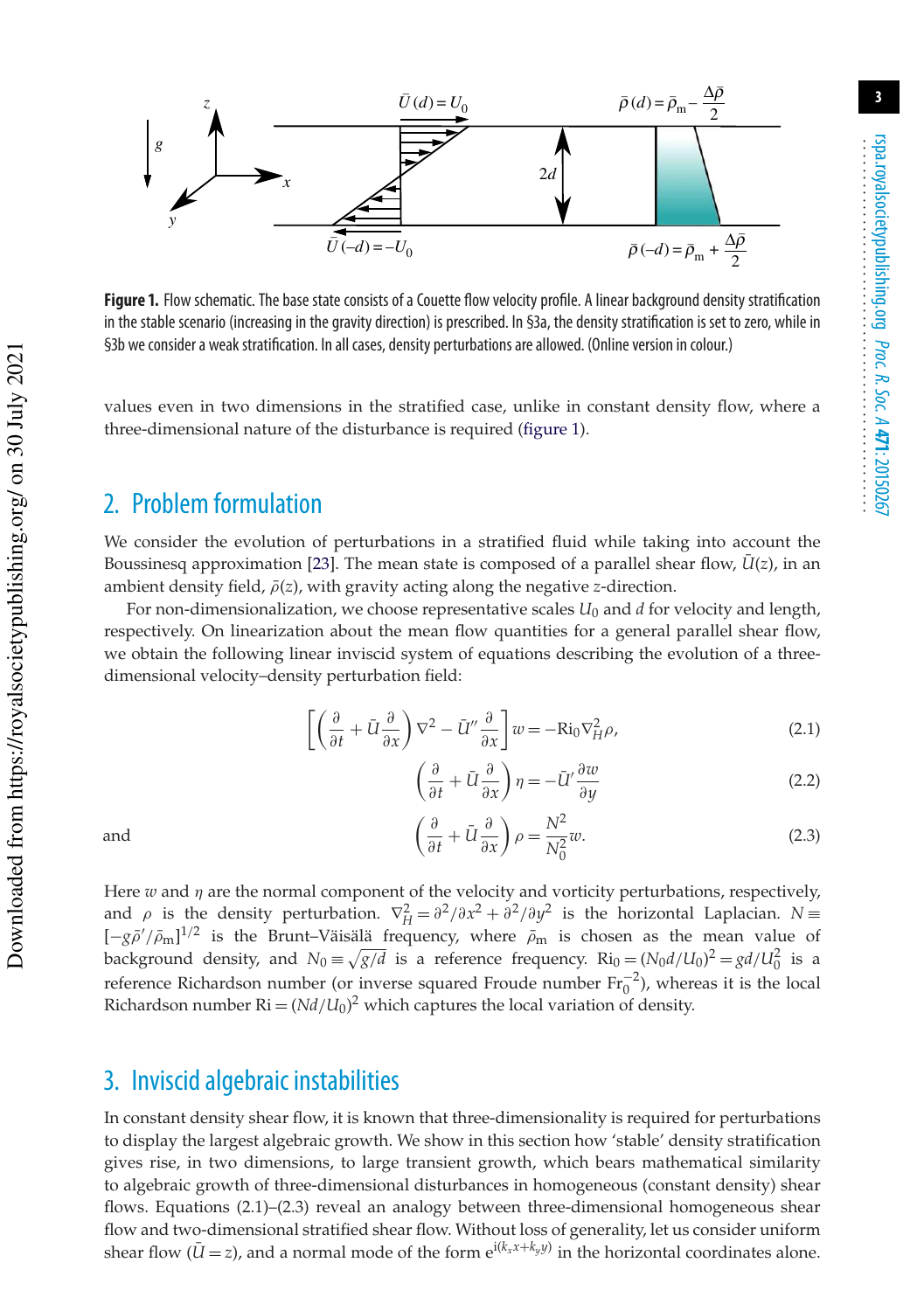For three-dimensional inviscid stability of homogeneous uniform shear flow, the relevant linear equations are

$$
\left(\frac{\partial}{\partial t} + i k_x z\right) \nabla^2 w = 0\tag{3.1}
$$

and

$$
\left(\frac{\partial}{\partial t} + i k_x z\right) \eta = -i k_y w.
$$
\n(3.2)

We prescribe homogeneous boundary conditions for *w*. Equations (3.1) and (3.2) represent, in the inviscid limit, the classical Orr–Sommerfeld/Squire system which contains the celebrated 'lift-up' instability of Landahl [24]. Equation (3.2) yields

$$
\eta = \eta_0(z) e^{-ik_x z t} - ik_y \int_0^t w(z, t') e^{-ik_x z (t - t')} dt',
$$
\n(3.3)

the subscript 0 denoting an initial value. For streamwise independent perturbations  $(k<sub>x</sub>=0)$  $w(z, t) = w(z, 0)$ , and thus the normal vorticity increases linearly with time [25]. For  $k_x \neq 0$ , it can be shown that the initial transient will exhibit a linear growth before saturating.

In two dimensions, we have  $\partial \xi/\partial x = -\nabla^2 w$ , where  $\xi$ , the spanwise (*y*) component of perturbation vorticity, is aligned along the mean state vorticity. To explore an analogy with the three-dimensional 'lift-up' effect, we may write, for two-dimensional disturbances where density variations are possible,

$$
\left(\frac{\partial}{\partial t} + i k_x z\right) \rho = \frac{N^2}{N_0^2} w \tag{3.4}
$$

and

 Downloaded from https://royalsocietypublishing.org/ on 30 July 2021 Downloaded from https://royalsocietypublishing.org/ on 30 July 2021

$$
\left(\frac{\partial}{\partial t} + i k_x z\right) \xi = i k_x \operatorname{Ri}_0 \rho. \tag{3.5}
$$

#### (a) Response to density perturbations with no background stratification

We study in this section how a flow which is initially at constant density everywhere will respond to a sharp localized density perturbation. For this, the background stratification, measured by *N*, is set to zero. However, we allow for density variations to affect dynamics, and to do so with ease we prescribe non-zero reference values of  $N_0$ , and therefore  $\text{Ri}_0$ . This study is equivalent to considering a regular perturbation series for small  $N^2$  and finding the corresponding zerothorder solution. We refer in the following text to this case, without background stratification, as our model problem. It is the simplest shear flow where density perturbations are allowed. Higher order corrections to this model, in the case where the background is stratified, will be addressed in the following subsection.

Now we have two different systems, the former three-dimensional and at constant density (equations (3.1) and (3.2)), and the latter two-dimensional and density stratified (equations (3.4) and (3.5)). With *N* set to zero, the similarity between the two sets of equations is immediately apparent, and we may draw a broad analogy between buoyancy perturbations  $\rho$  in the latter and the Laplacian of normal velocity ∇ <sup>2</sup>*w* in the former. Both these quantities are advected by the flow, force the spanwise vorticity  $\xi$  in the latter problem, and the normal vorticity,  $\eta$  (via  $w$ ), in the former. From (3.4) and (3.5), we have

$$
\xi = \xi_0(z) e^{-ik_x z t} + ik_x \rho_0(z) Ri_0 t e^{-ik_x z t}.
$$
\n(3.6)

Notice the linear growth in time of the spanwise vorticity  $\xi$  in response to an initial density perturbation which varies in *z*. Such linear growth was seen in equation (3.3) in the normal vorticity  $\eta$  for  $k_x = 0$ . We will hasten to point out to the reader that the analogy is incomplete, because in the three-dimensional unstratified case this growth in  $\eta$  translates to a growth in perturbation kinetic energy, whereas in the two-dimensional density stratified case an algebraic growth (of  $\xi$ ) does not automatically imply algebraically growing perturbation kinetic energy. Since the velocity field emerges out of a spatially smoothening operation on the vorticity field, it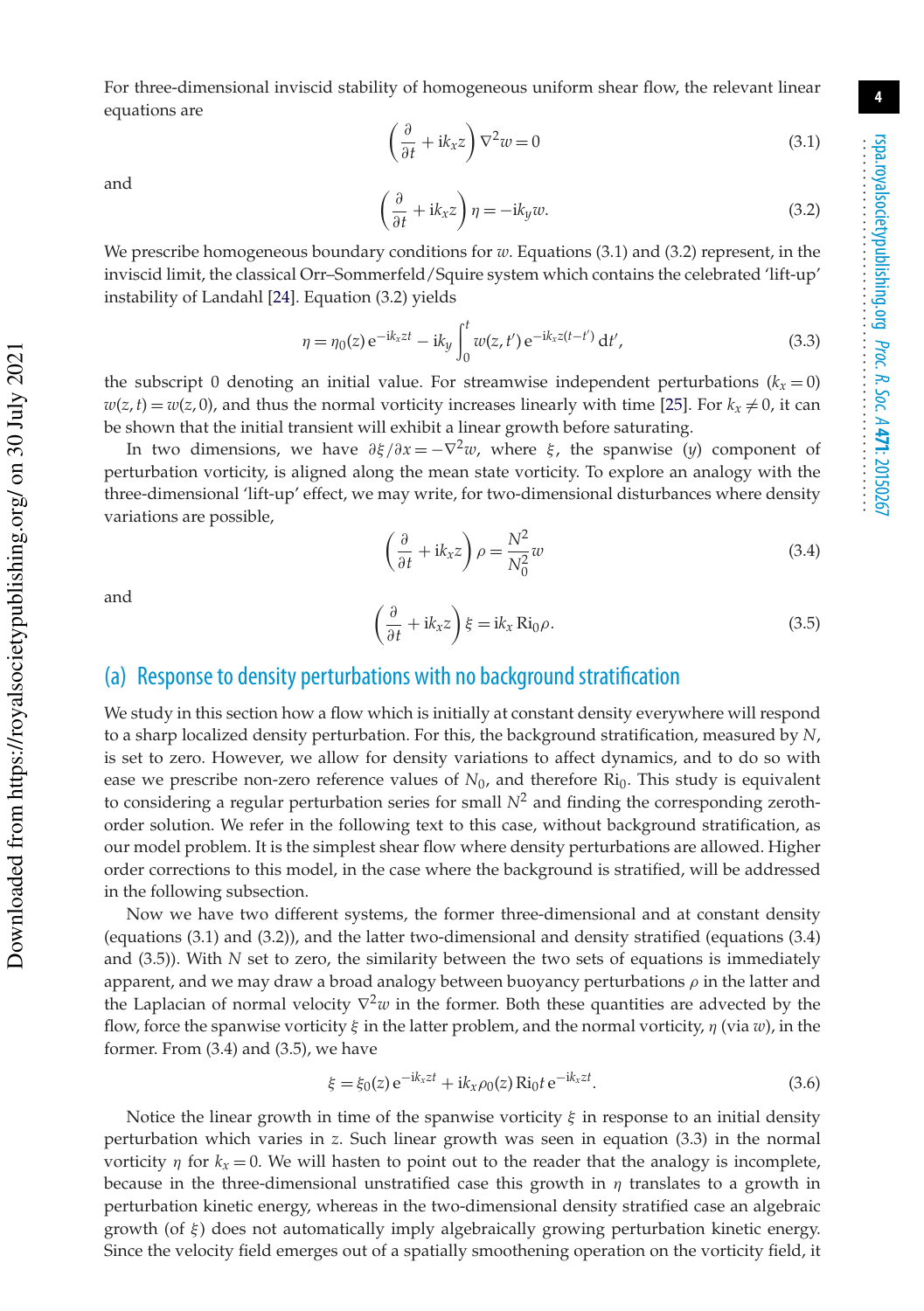can exhibit decay. In particular, the long-time asymptotics for this model problem shows decay of the form  $w \sim t^{-1}$  for smooth initial conditions, with  $\rho_0 \neq 0$  [12]. There is growth however at short times, as we shall soon see. Secondly, the physics of this density-initiated growth is different from that of 'lift-up'. The latter happens due to vertical transport of a streamwise momentum guided by a mean flow momentum gradient ( $\bar{U}' \neq 0$ ). The former happens due to the density field advecting with the flow uninhibited by the normal velocity field,  $w$ , but possessing the ability to force, via buoyancy, the normal velocity perturbations. This growth could be viewed as an impulsive excitation of the system (a mass source forcing at  $t = 0$ ). Consequently, we see that such linear growth would happen even in a stratified system with no background flow. This can be seen from the short-time expansion of Green's function for disturbances in a stratified medium [26].

To solve the model problem analytically, we choose as our initial condition a Gaussian density perturbation centred around a location *z*0:

$$
\rho_0(z) = \frac{C}{2\sqrt{\pi\sigma}} e^{-(z-z_0)^2/4\sigma}
$$
\n(3.7)

along with  $\xi_0(z) = 0$ . Note that as  $\sigma \to 0$  we approach a density-sheet initial condition. The solution of (3.6) can then be written down as

$$
w = k_x \text{Ri}_0 C \frac{\sinh k_x (1 - z) \mathcal{G}_1^0 + \sinh k_x (1 + z) \mathcal{G}_2^0}{4 \sinh 2k_x} t e^{-ik_x z_0 t},
$$
\n(3.8)

where

$$
\mathcal{G}_1^0 = e^{-k_x^2(i+t)^2\sigma + k_x(1+z_0)} \left( \text{Erf} \left[ \frac{1+z_0 - 2ik_x\sigma(i+t)}{2\sqrt{\sigma}} \right] + \text{Erf} \left[ \frac{z-z_0 + 2ik_x\sigma(i+t)}{2\sqrt{\sigma}} \right] \right)
$$

$$
- e^{-k_x^2(i-t)^2\sigma - k_x(1+z_0)} \left( \text{Erf} \left[ \frac{1+z_0 + 2ik_x\sigma(i-t)}{2\sqrt{\sigma}} \right] + \text{Erf} \left[ \frac{z-z_0 - 2ik_x\sigma(i-t)}{2\sqrt{\sigma}} \right] \right)
$$

and

$$
G_2^0 = e^{-k_x^2(i-t)^2 \sigma + k_x(1-z_0)} \left( \text{Erf} \left[ \frac{1-z_0 - 2ik_x \sigma(i-t)}{2\sqrt{\sigma}} \right] - \text{Erf} \left[ \frac{z-z_0 - 2ik_x \sigma(i-t)}{2\sqrt{\sigma}} \right] \right) - e^{-k_x^2(i+t)^2 \sigma - k_x(1-z_0)} \left( \text{Erf} \left[ \frac{1-z_0 + 2ik_x \sigma(i+t)}{2\sqrt{\sigma}} \right] - \text{Erf} \left[ \frac{z-z_0 + 2ik_x \sigma(i+t)}{2\sqrt{\sigma}} \right] \right).
$$

For a sharp initial density profile having  $\sigma \ll 1$ , for  $t < 1/\sqrt{\sigma}$  the solution has the asymptotic form

$$
w \sim k_x^2 \operatorname{Ri}_0 \mathcal{CG}(z, z_0) t \,\mathrm{e}^{-\mathrm{i} k_x z_0 t}.\tag{3.9}
$$

Here  $G(z, z_0)$  is Green's function of the Rayleigh equation for a bounded simple shear flow, with homogeneous boundary conditions at  $z = \pm 1$  with  $z' = z_0$ . Green's function has the following form [13]:

$$
\mathcal{G}(z, z') = -\frac{\sinh k_x (1 - z_{>}) \sinh k_x (1 + z_{<})}{k_x \sinh 2k_x},
$$
\n(3.10)

where  $z_{>}$  and  $z_{<}$  denote the greater or lesser of  $z$  and  $z'$ , respectively. Incidentally, we report here that the factor sinh  $2k_x$  in the denominator of equation (3.10) was incorrectly given as sinh  $k_x$  in the book of Schmid & Henningson [27]. The error arose due to not taking into account the change in domain from  $z \in [0, 1]$  in the original work [13] to  $z \in [-1, 1]$  in their setting.

On the other hand, for  $t \gg \sigma^{-1/2}$ , the solution (equation (3.8)) can be shown to decay as *O*(*t*<sup>-1</sup>) in agreement with Brown & Stewartson [12]. We may now summarize our findings about this model problem as follows. A density sheet  $\rho_0 \propto \delta(z - z_0)$ , being uninfluenced by the dephasing process of background shear, will display a growing velocity field and hence growing perturbation energy for all time. For a smooth initial condition, destructive interference due to shear will happen over a time scale of  $O(\sigma^{-1/2})$ . We thus anticipate a turnaround in the energy at this time, with a maximum value of  $O(\sigma^{-1})$ , given the initial linear growth in *w*.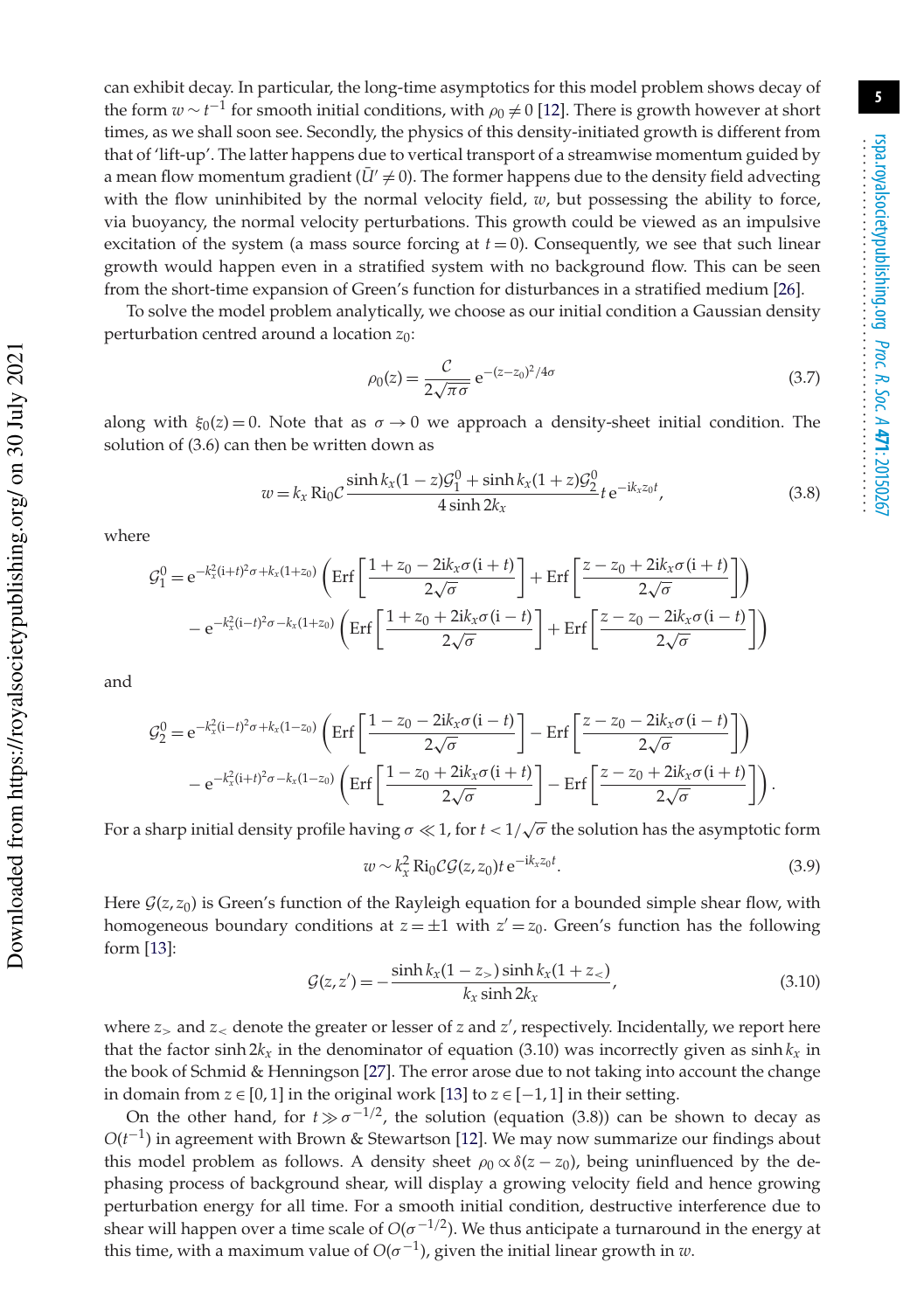To compare with these asymptotic limits, we now numerically solve (3.4) and (3.5) with  $N^2 = 0$ for different levels of smoothness  $\sigma$ , with initial conditions given by (3.7). The kinetic energy of disturbance is the measure of interest here and is defined as follows:

$$
E(k_x; t) = \frac{1}{2} \int_{-1}^{1} |w(t)|^2 + |u(t)|^2 dz.
$$
 (3.11)

From numerical calculations, we can readily confirm the scaling obtained above. We have checked that over several orders of magnitude of change in  $\sigma$  the maximum kinetic energy  $E_{\text{max}}$  scales linearly with  $1/\sigma$ . It must be noted that the energy values obtained are all proportional to the square of the reference Richardson number  $Ri<sub>0</sub>$ . This scaling is described extremely well by  $E_{\text{max}}\sigma = 0.03521 \text{ Ri}_0^2$  when  $k_x = 1$ . The corresponding times  $(t_{\text{max}})$  at which this maximum of energy is attained, for each  $\sigma$ , scales linearly with  $1/\sqrt{\sigma}$ , and a good fit is given by  $t\sqrt{\sigma} = 0.7180$ .

Having explained the dynamics using a simple model the immediate question that arises is how far will these features persist when we include background stratification? When  $N^2 \neq 0$ , we may anticipate that any vertical motion would encounter resistance from the mean stable density gradient, thus reducing the 'resonant' buoyancy forcing of itself that we saw above. In particular, would we obtain an initial algebraic growth? If yes, would the growth be linear, sub-linear or super-linear? The last scenario seems unlikely based on the inhibitive effect of stable background stratification but answers to the above questions demand an analysis.

#### (b) Weak background stratification

The model problem considered above has given us a means by which energy amplification occurs when forcing due to buoyancy perturbations are allowed. In a system where the density stratification is weak, i.e. if we have  $N^2/N_0^2 = -\bar{\rho}'(z)/\bar{\rho}_m \ll 1$ , the neglect of the background stratification is justified, and the solutions obtained above for the model problem are valid. In fact, the solutions of the model problem form the leading-order solution when the quantities *w* and  $\rho$  are expanded in terms of a regular perturbation series in  $\epsilon \equiv N^2/N_0^2$  as follows:

$$
\rho = \rho^{(0)} + \epsilon \rho^{(1)} + \epsilon^2 \rho^{(2)} + \cdots, \quad w = w^{(0)} + \epsilon w^{(1)} + \epsilon^2 w^{(2)} + \cdots.
$$
 (3.12)

To proceed, we must prescribe a form of the background stratification. To choose the simplest stratification, the unperturbed system is considered to have a linear, stable density profile. This implies that  $\epsilon$  is constant across the channel. We wish to investigate how the first correction to the model problem evolves. Thus to  $O(\epsilon)$ , we have the following governing equations:

$$
\left(\frac{\partial}{\partial t} + i k_x z\right) \rho^{(1)} = w^{(0)}\tag{3.13}
$$

and

$$
\left(\frac{\partial}{\partial t} + i k_x z\right) \nabla^2 w^{(1)} = i k_x \operatorname{Ri}_0 \rho^{(1)},\tag{3.14}
$$

where  $w^{(0)}$  evolves in time as per equation (3.8). Starting with  $w^{(1)}(z,0) = \rho^{(1)}(z,0) = 0$ , the solutions of  $\rho^{(1)}$  and  $w^{(1)}$  are then given as follows:

$$
\rho^{(1)}(z,t) = e^{-ik_x z t} \int_0^t dt' e^{ik_x z t'} w^{(0)}(z,t')
$$
\n(3.15)

and

$$
w^{(1)}(z,t) = k_x^2 \text{Ri}_0 \int_{-1}^1 dz' \mathcal{G}(z,z') e^{-ik_x z' t} \int_0^t dt' e^{ik_x z' t'} \rho^{(1)}(z',t'). \tag{3.16}
$$

We now examine different initial conditions in  $\rho^{(0)}$  from which these transients can be observed. We first consider the case where the initial condition in  $\rho^{(0)}$  is a delta function at  $z = z_0$ .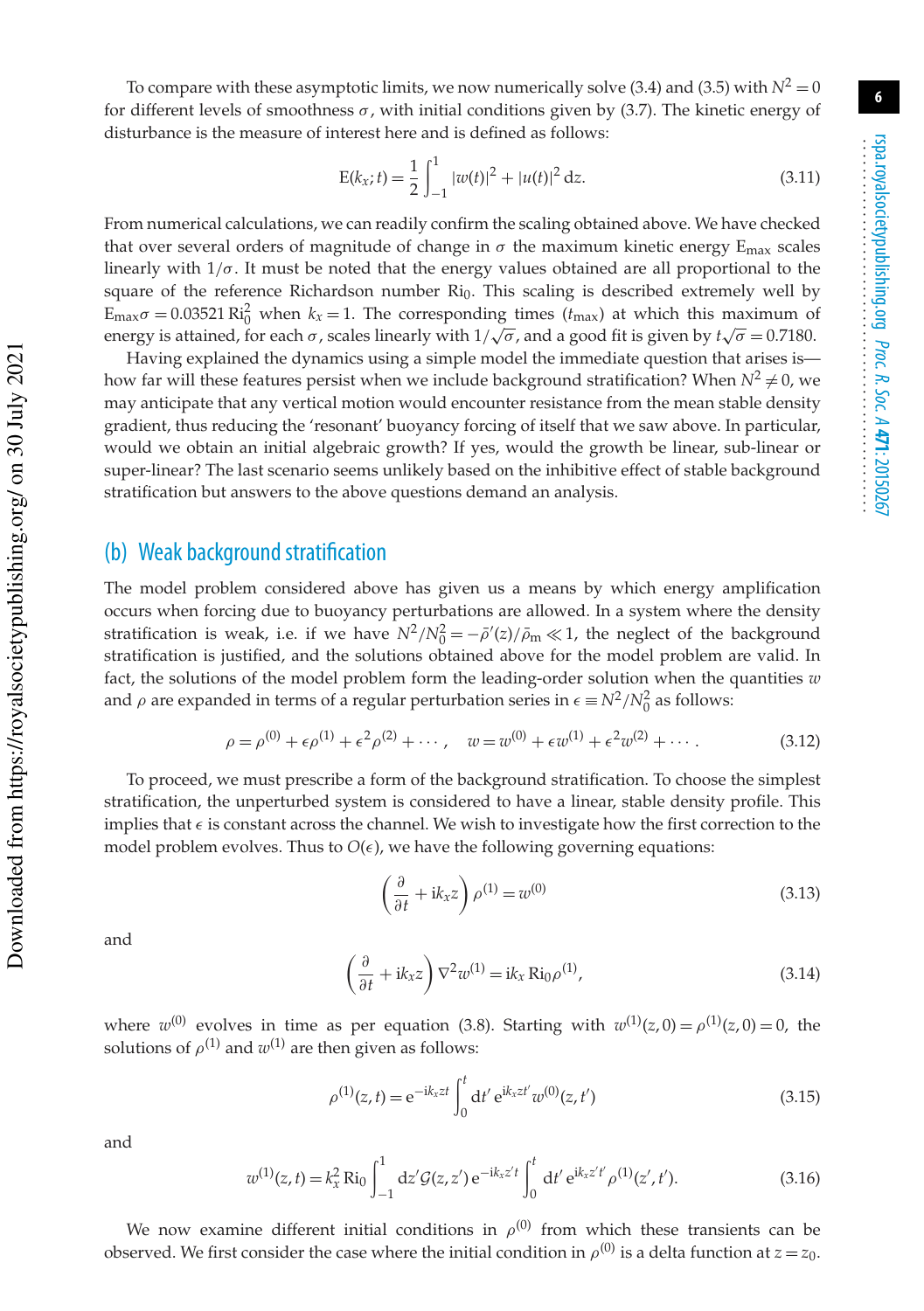

**Figure 2.** Gaussian initial conditions for buoyancy perturbations are used. Ri<sub>0</sub> = 1,  $k_x = 1$  and  $\sigma = 0.001$ . (a) Inviscid evolution of disturbance kinetic energy in a linear shear flow with weak background stratification. Background stratification causes a decrease in the kinetic energy attainable. (b) The early stages of the evolution shown in (a) are shown. The disturbance energy is seen to grow as  $t^2$  before the background stratification starts to play a part in the evolution.

From the solution of the model problem, we already know that a delta function initial condition leads to a linear growth in the vertical component of the velocity field for all times, i.e.

ρ

$$
o^{(0)} = \delta(z - z_0) e^{-ik_x z t}
$$
\n(3.17)

and

$$
w^{(0)} = k_x^2 \text{ Ri}_0 \mathcal{G}(z, z_0) t e^{-ik_x z_0 t}.
$$
\n(3.18)

As a consequence of  $w_0$  growing for all  $t$ , the higher order quantities can be expected to grow faster than *t* at all times,

$$
\rho^{(1)} = \text{Ri}_0 e^{-ik_x z t} \frac{\mathcal{G}(z, z_0)}{(z - z_0)^2} \{ e^{ik_x (z - z_0)t} [1 - ik_x (z - z_0)t] - 1 \}
$$
\n(3.19)

and

$$
w^{(1)} = -ik_x Ri_0^2 \int_{-1}^1 dz' \frac{\mathcal{G}(z', z_0)\mathcal{G}(z, z')}{(z'-z_0)^3} e^{-ik_x z' t} \left\{ e^{ik_x (z'-z_0)t} [2 - ik_x (z'-z_0)t] - 2 - ik_x (z'-z_0)t \right\}.
$$
\n(3.20)

We now revert to the Gaussian initial condition for density perturbation that was employed for addressing the model problem, and ask how a weakly stratified system will evolve. The unstratified background yielded a leading order solution  $w^{(0)}$  that grows up until a time proportional to  $\sigma^{-1/2}.$  The higher order quantities would then grow at a faster rate than  $w^{(0)}$ at these times. However, this may not always translate to higher energy growth than in the model system.

In figure 2, the evolution of the disturbance kinetic energy for different  $\epsilon$  is given. The energy plotted considers terms up to  $O(\epsilon)$ , and the initial growth is seen to be very close to the  $t^2$ behaviour. For larger  $\epsilon$  and/or large  $t$ , we have to consider higher order terms in the expansion series to get accurate results. As  $\epsilon$  increases the maximum value of the energy decreases, suggesting that the stable background stratification is inhibiting the disturbance growth. As we reduce  $\epsilon$ , the energy evolution curves collapse, as they should, to the zero background stratification case. Thus, it can be concluded that our simplest model system above, with no background density stratification, does indeed give us a reasonable picture of the evolving perturbation field when the background stratification is weak. We now need to demonstrate the persistence of algebraic growth of disturbances for the complete problem, where the assumption of weak background stratification is discarded.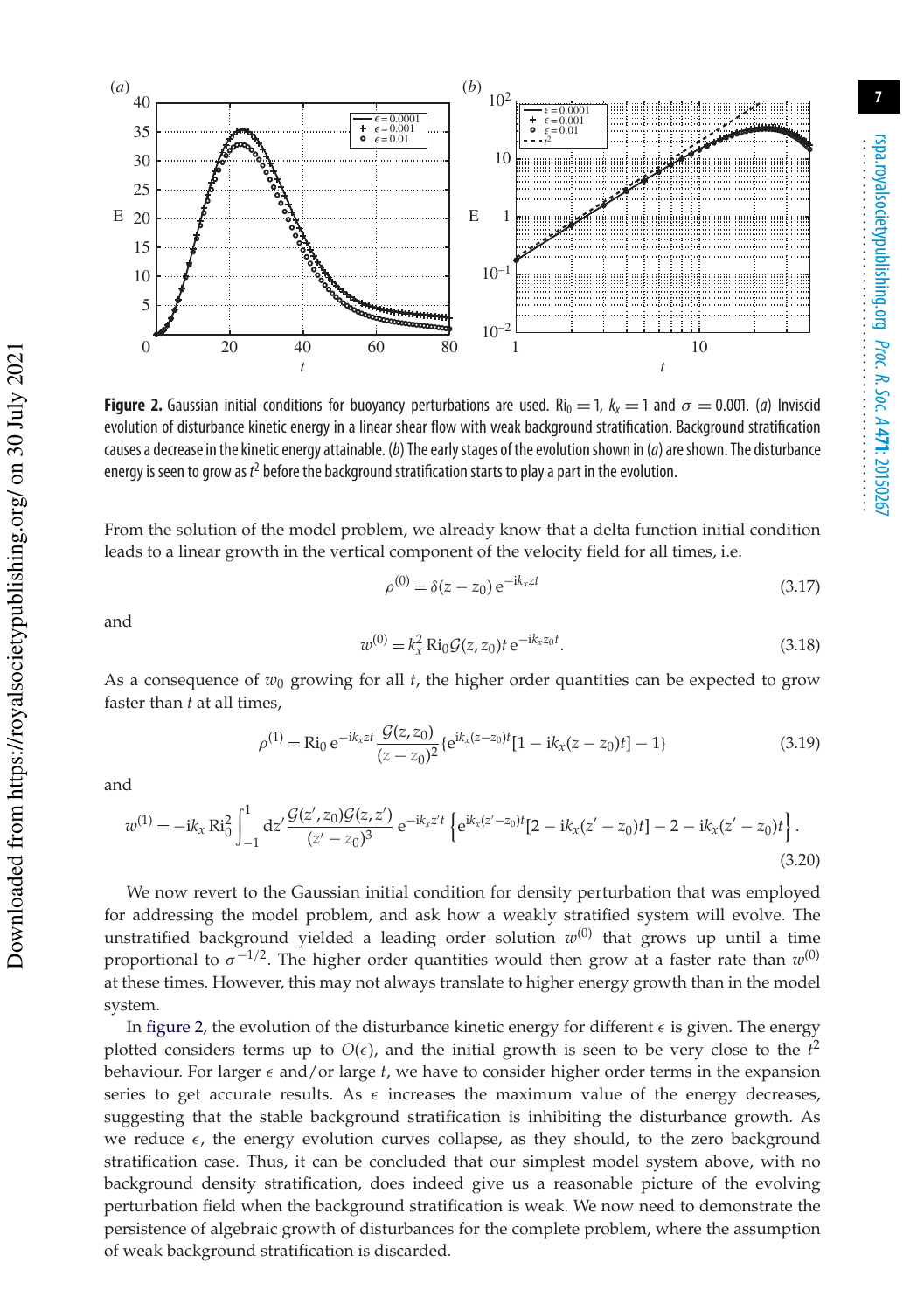

**Figure 3.** Bromwich contour showing the singularities. There are branch cuts at  $s = -i\alpha z$  and  $-i\alpha z'$ , and poles at  $s = s_m$ corresponding to mode *m* sheared gravity waves. The poles are absent when Ri  $<\frac{1}{4}$ . (Online version in colour.)

#### (c) Strong background stratification

Now we shall consider the evolution of the disturbance when we take the stratification in the system to be strong. To simplify the algebra and be consistent with earlier work, we change our notation slightly in this section, to choose the reference frequency  $N_0$  to be equal to the Brunt– Väisälä frequency *N*. This means that we now have  $Ri = Ri<sub>0</sub>$ , with the density difference across the channel  $\Delta \bar{\rho} = 2 \bar{\rho}_{\rm m}$ .

Laplace-transforming (3.4) and (3.5) and solving for *w* provides us with the following expression:

$$
w(z,t) = \frac{1}{2\pi i} \int_{\gamma - i\infty}^{\gamma + i\infty} e^{st} \int_{-1}^{1} \left[ \frac{i\xi_0(z')}{(s + ik_x z')} + \frac{k_x Ri\rho_0(z')}{(s + ik_x z')^2} \right] \mathcal{G}(z, z'; s) dz' ds,
$$
 (3.21)

where

Downloaded from https://royalsocietypublishing.org/ on 30 July 2021

Downloaded from https://royalsocietypublishing.org/ on 30 July 2021

$$
\mathcal{G}(z, z'; s) = \sqrt{(s + ik_x z)(s + ik_x z')}
$$
  
\n
$$
\times \frac{\{K_n(\Lambda_z)I_n(\Lambda_{z'}) - I_n(\Lambda_z)K_n(\Lambda_{z'})\} \{K_n(\Lambda_z)I_n(\Lambda_z) - I_n(\Lambda_z)K_n(\Lambda_z)\}}{K_n(\Lambda_1)I_n(\Lambda_{-1}) - I_n(\Lambda_1)K_n(\Lambda_{-1})}
$$
  
\n
$$
\Lambda_z = -i(s + ik_x z), \quad \Lambda_{z'} = -i(s + ik_x z'), \quad \Lambda_1 = -i(s + ik_x), \quad \Lambda_{-1} = -i(s - ik_x)
$$
  
\nand 
$$
\Lambda_z = \Lambda_1 \mathcal{H}(z - z') + \Lambda_{-1} \mathcal{H}(z' - z), \quad \Lambda_{<} = \Lambda_{-1} \mathcal{H}(z - z') + \Lambda_1 \mathcal{H}(z' - z).
$$
\n(3.22)

The quantity  $n = (\frac{1}{4} - Ri)^{1/2}$ , which determines that no linear instability occurs above Ri =  $\frac{1}{4}$ , will also be seen to determine the rate of initial growth. *In*, *Kn* are the modified Bessel's functions of order *n* and  $\mathcal{H}(z)$  is the Heaviside function.  $\gamma$  in the above Bromwich integral is chosen so as to encompass all the singularities of the solution in the transform space.

Though a closed-form solution to the above inversion is not known, approximate forms of it have been obtained while working in the long-time limit. A large number of studies have focused on the unbounded domain setting (some erroneous). As mentioned before, Brown & Stewartson [12] reviewed several such attempts and firmly established the long-time behaviour to be algebraically decaying of the form  $t^{\beta}$ , with  $\beta = -\frac{3}{2} \pm \sqrt{\frac{1}{4} - Ri}$ . Again, our interest is in the short-time behaviour, and below we show that we are able to solve in this limit analytically. Secondly, ours is a bounded geometry.

Figure 3 depicts the singularities to be dealt with while performing the inverse Laplace transform. Green's function,  $G(z, z'; s)$ , has simple poles at  $s = s_m$  corresponding to IGWs modified by shear. These poles are present only for  $\text{Ri} > \frac{1}{4}$ . Figure 4 shows an example, at  $\text{Ri} = 5$  and  $k_x = 1$ , of the mode shapes corresponding to such poles, with and without shear. It is seen that the IGWs without shear are up–down symmetric, whereas in the sheared case this symmetry is broken. Returning to figure 3, we see that there are also algebraic branch-cuts at  $s = -ik_x z$  and  $s = -ik_x z'$ ,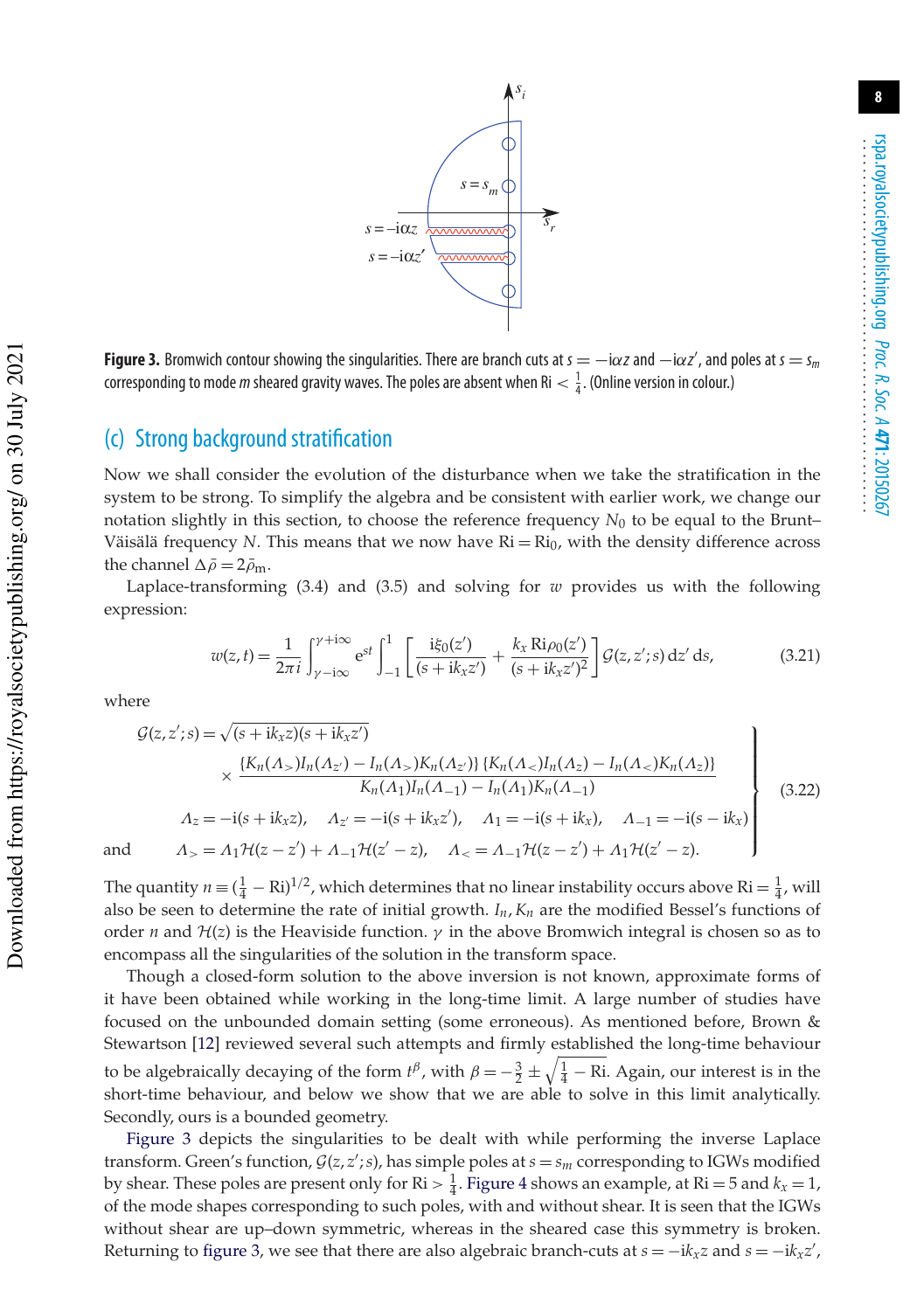

**Figure 4.** IGWs in the absence of shear (shown in red) compared with those subjected to uniform shear (shown by blue dashed lines). The modes shown correspond to poles of  $G(z, z'; s)$  with Ri = 5 and  $k_x = 1$ . It is evident that shear breaks the topbottom symmetry of IGWs. (a) Mode 1, (b) mode 2 and (c) mode 3. (Online version in colour.)

whose location obviously depends on the wavenumber. An examination of the form of the initial condition which convolves with Green's function will convince the reader that *s* = −i*kxz* ′ is the more severe initial condition and will therefore be primarily responsible for transients. In the vicinity of *s* = −i*kxz* ′ , we can approximate Green's function as

$$
\mathcal{G}(z, z'; s) \sim (s + i k_x z')^{-n+1/2} g(z, z'),\tag{3.23}
$$

where

 Downloaded from https://royalsocietypublishing.org/ on 30 July 2021 Downloaded from https://royalsocietypublishing.org/ on 30 July 2021

$$
g(z,z') = -\frac{i^n \Gamma(n)}{2^{1-n}} \frac{\sqrt{ik_x(z-z')} I_n(\Lambda_z) \{K_n(\Lambda_z) I_n(k_x(z-z')) - I_n(\Lambda_z) K_n(k_x(z-z'))\}}{K_n(\Lambda_1) I_n(\Lambda_{-1}) - I_n(\Lambda_1) K_n(\Lambda_{-1})}.
$$

Now for a density sheet initial condition,  $\rho_z = C\delta(z - z_0)$ , the velocity field from (3.21) can be written down after performing the inverse Laplace transform as

$$
w(z,t) = \frac{k_x \operatorname{Ric} g(z, z_0)}{\Gamma(3/2 + n)} e^{-ikz_0 t} t^{1/2 + n} + O(t^{1/2 - n}).
$$
\n(3.24)

Thus we have shown that, at short times, with significant stable background density stratification, the perturbation velocity grows sub-linearly with time in response to an initial perturbation in the form of a density sheet. Note that, in the limit  $\text{Ri} \to 0$ , we have  $n \to \frac{1}{2}$ , which recovers the linear growth of the unstratified case. For  $\text{Ri} \ll 1$ , the perturbation would thus initially grow linearly as seen in §3b before transitioning to a sub-linear growth.

Similar to the unstratified background, and the weak background stratification cases, here too a smooth initial condition of width  $\sigma$  will exhibit kinetic energy growth at early times and decay at times later than  $\sigma^{-1/2}$ . In other words, the sharper the initial perturbation, the longer the growth phase can be sustained for. In the strong stratification case, the perturbation displays a sub-linear form  $t^{1/2+n}$  before settling into the familiar  $t^{-3/2+n}$  asymptotic decay of Booker & Bretherton [10]. Figure 5 shows a numerical evaluation<sup>2</sup> of (3.4) and (3.5) for a localized density initial condition. In figure 5*a*, the total energy exhibits algebraic growth in time, with growth being more pronounced for spatially sharper initial conditions. The contribution to kinetic energy from the vertical velocity component, which we term as E⊥, given by

$$
E_{\perp}(k_x;t) = \frac{1}{2} \int_{-1}^{1} |w(t)|^2 dz,
$$
\n(3.25)

is shown in figure 5*b*. There is an extremely short period, where  $E_{\perp}$  grows as  $t^2$  before transitioning to the predicted  $t^{2n+1}$ . Our predicted behaviour is then visible for about a decade

<sup>2</sup>For the numerical calculation, the spatial discretization is done using the Chebyshev spectral collocation method [28] and the time integration is carried out using the Matlab software command ODE45, based on an explicit Runge–Kutta formula with adaptive step sizes.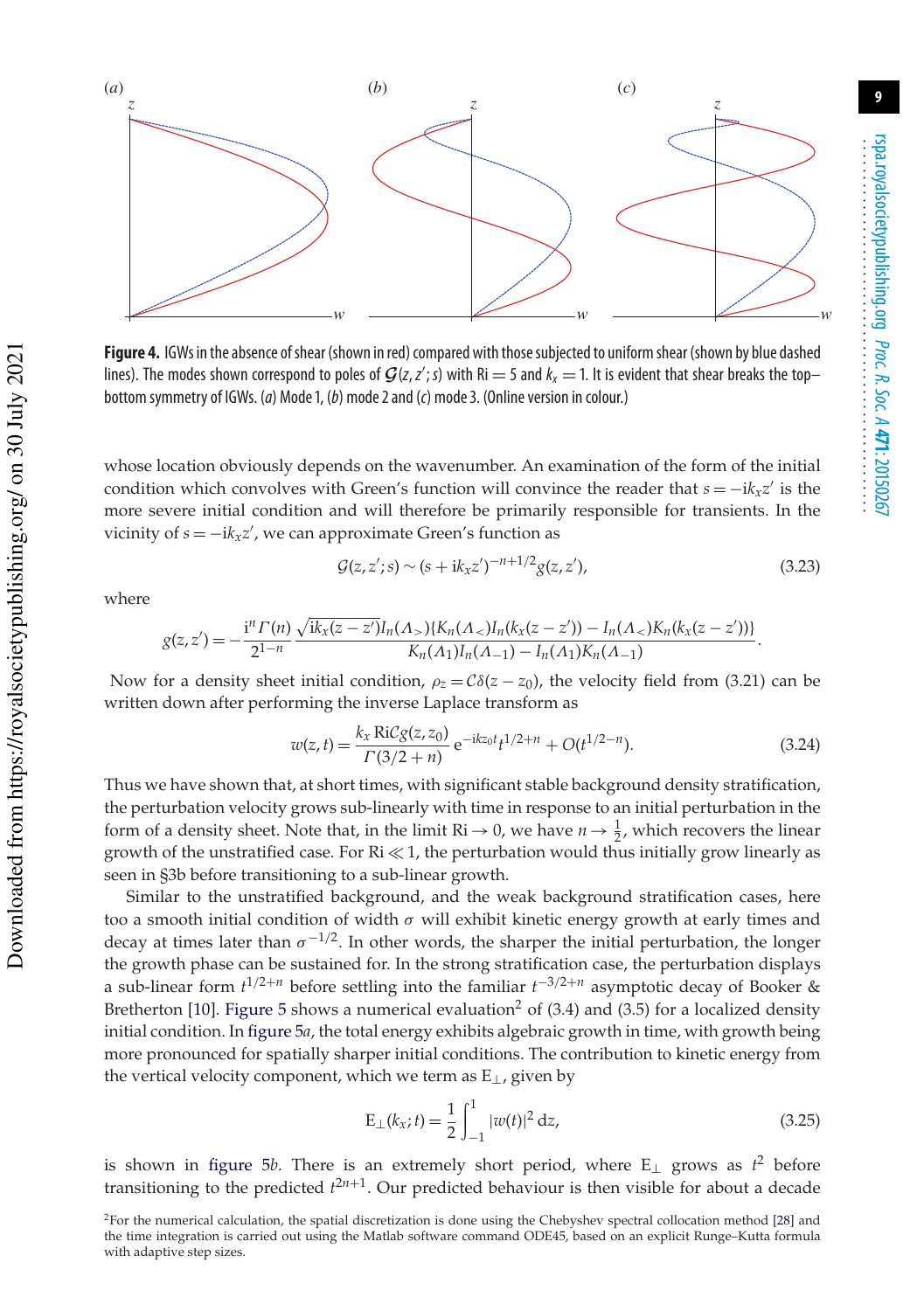

**Figure 5.** Kinetic energy evolution for initial conditions given by (3.7), and its comparison with the asymptotic estimate. Here Ri = 0.1 ( $N \neq 0$ ),  $k_x = 1$ . Sharper initial conditions give rise to larger kinetic energy growth. (a) Kinetic energy and (b) contribution to kinetic energy from the vertical velocity component.

in time. The wider initial condition ( $\sigma = 10^{-4}$ ) then diverges first from this behaviour, as we expected, due to the destructive interference of shear. The reason for the initial *t* <sup>2</sup> behaviour is that, at times shorter than *O*(1/Ri), the effects of background stratification have not yet come into play, and the behaviour is like that of an unstratified background flow.

## 4. Discussion and conclusion

In this paper, we have demonstrated algebraic instabilities in stably stratified shear flows by considering a sequence of scenarios—zero, weak and strong (Ri < 0.25) background stratification. Conventional wisdom indicates that stable stratification and linear shear, both modally stable individually, would not give rise to any instabilities when coupled. The exception to this rule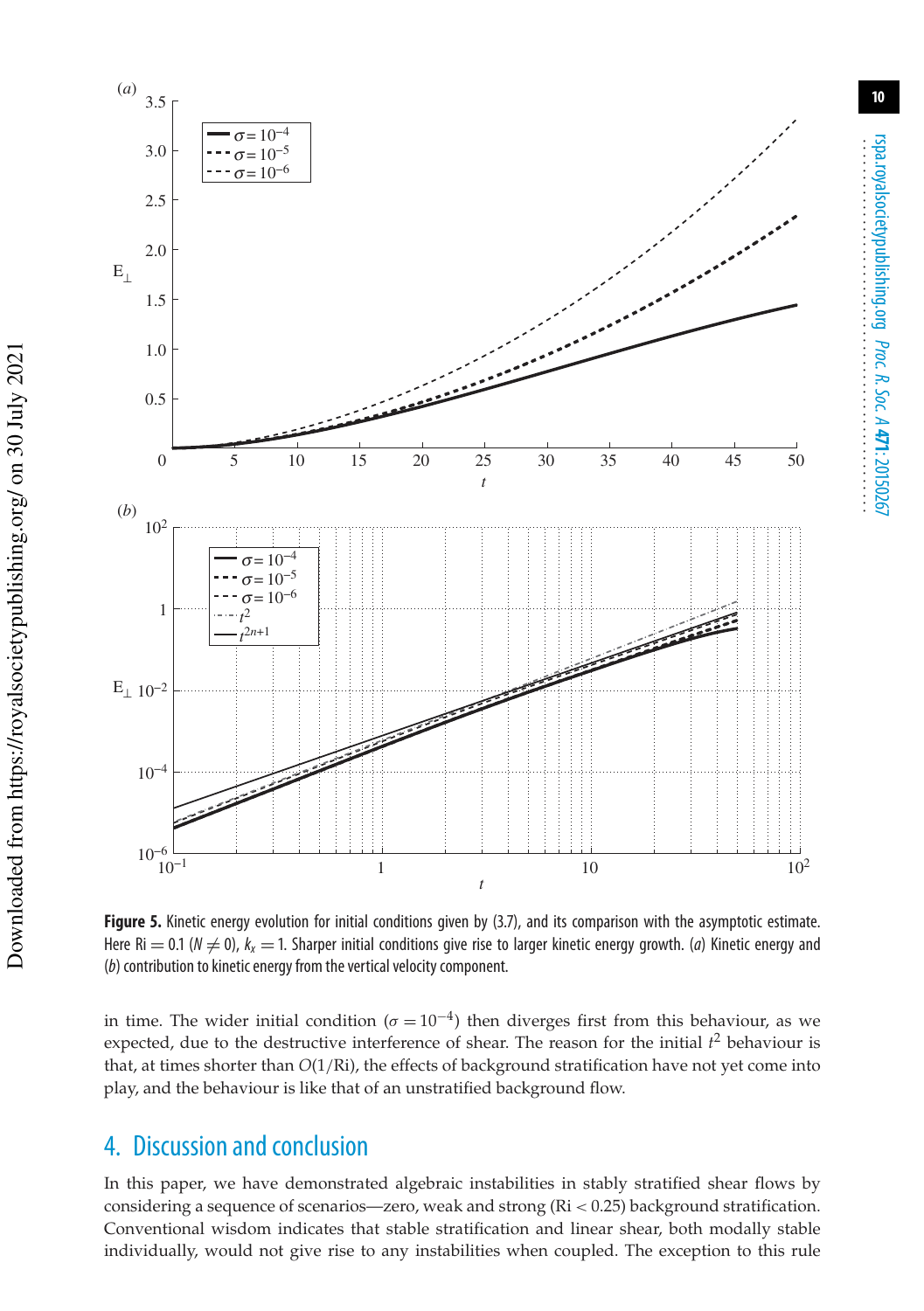occurs when interfacial waves, riding on density discontinuities in a stably stratified scenario, resonantly interact via shear [29–31]. For a uniformly stratified shear flow, the scenario in this analysis, no such exponential instabilities exist.

We have shown how the perturbations in a uniformly stratified shear flow can grow in time due to buoyancy forcing acting on the momentum variables. For the simplified scenario of no background stratification, this is readily apparent, because here the density perturbations are not slaved to the velocity perturbations. When we consider both weak and strong background stratification, we need to resort to perturbation techniques and numerical simulations to identify the short-time algebraic growth. Our analytical calculations reveal that this growth can be made arbitrarily large, and the growth phase sustained for arbitrarily long time, by creating a density perturbation initial condition consisting of an increasingly sharp bump. Appealingly, the velocity perturbations are shown to grow sub-linearly, as  $t^{1/2+n}$ , with a decreasing exponent for increasing stratification. We have highlighted a very interesting analogy between threedimensional unstratified flow and two-dimensional stratified flow, with stratification bringing in a source of non-normality in the eigenmodes, just as the Squire modes do in three dimensions.

This analysis occupies a relevant corner in the domain of non-modal stability of stratified shear flows, being dissimilar in approach to the popular optimal perturbation technique while maintaining the focus on identifying transient growth of disturbances. Optimal perturbation analysis of shear flows renders the entire problem to identifying the initial condition that maximizes an objective functional, perturbation kinetic energy being traditionally chosen. A density stratification suggests that the total perturbation energy, the sum of kinetic and potential energies, is the relevant measure [21,32]. We mention in passing that, in situations which do not allow for an evident measure of potential energy, other measures of optimality will need to be defined. One example is a multi-component flow where all components have the same density, but are vastly different in other properties. In such cases, a different approach to the treatment of the problem is perhaps more apt than optimal perturbation analysis. Our analysis reveals that local fluctuations in density field can lead to a transiently growing velocity field, which can have crucial implications for stirring up the flow although our choice may not be the optimal perturbation for the flow.

Data accessibility. This work does not report any data.

Authors' contributions. S.J. and A.R. contributed equally in carrying out calculations to obtain solutions in each of the cases described and in the preparation of the manuscript. R.B. was involved in the preliminary calculations. R.G. conceived the overall study and contributed to writing the manuscript.

Competing interests. The authors declare that there are no competing interests.

Funding. We received no funding for this study.

Acknowledgements. All the authors thank the Engineering Mechanics Unit, Jawaharlal Nehru Centre for Advanced Scientific Research, Bengaluru, where this work was commenced. We would also like to thank the anonymous referee for the suggestions to make the manuscript read better. R.G. and S.J. thank the TIFR Centre for Interdisciplinary Sciences; and the Ministry of Earth Sciences, Government of India, for funding under the Monsoon Mission Project on the Bay of Bengal.

## **References**

- 1. Turner JS. 1973 *Buoyancy effects in fluids*. Cambridge, UK: Cambridge University Press.
- 2. Taylor GI. 1931 Effect of variation in density on the stability of superposed streams of fluid. *Proc. R. Soc. Lond. A* **132**, 499–523. (doi:10.1098/rspa.1931.0115)
- 3. Goldstein S. 1931 On the stability of superposed streams of fluids of different densities. *Proc. R. Soc. Lond. A* **132**, 524–548. (doi:10.1098/rspa.1931.0116)
- 4. Banks WHH, Drazin PG, Zaturska MB. 1976 On the normal modes of parallel flow of inviscid stratified fluid. *J. Fluid Mech.* **75**, 149–171. (doi:10.1017/S0022112076000153)
- 5. Eliassen A, Høiland E, Riis E. 1953 *Two-dimensional perturbation of a flow with constant shear of a stratified fluid*, vol. 1. Oslo, Norway: Institute for Weather and Climate Research.
- 6. Dikii LA. 1960 On the stability of plane parallel flows of an inhomogeneous fluid. *J. Appl. Math. Mech.* **24**, 357–369. (doi:10.1016/0021-8928(60)90039-3)